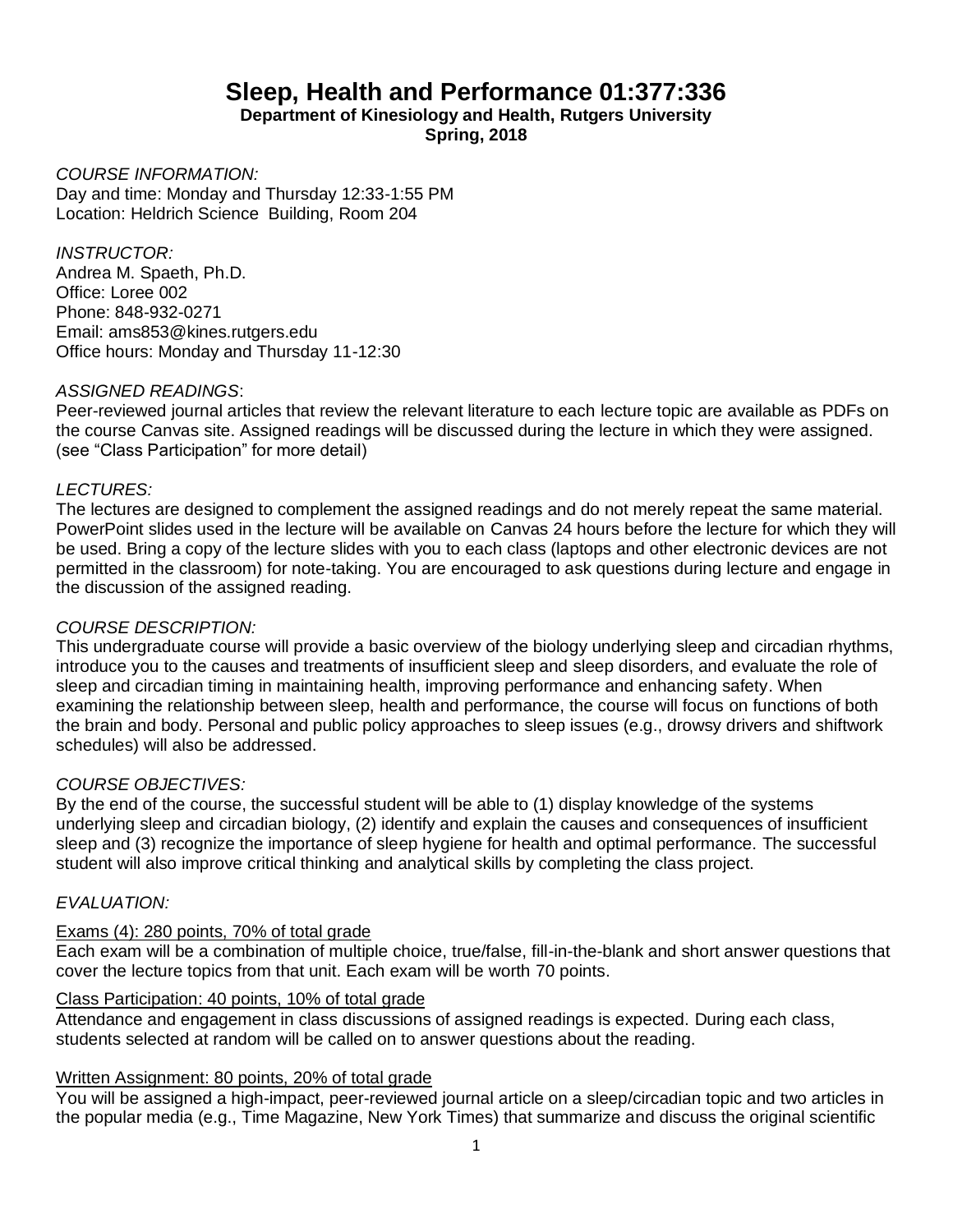paper. After reading both the popular media articles and the original scientific paper, you will write a 3-page paper that has the following components: (1) a summary of each section of the scientific paper (introduction, methods, results and conclusion) and (2) a critical analysis of how accurately the scientific paper is portrayed in the popular media articles. The written assignment is due at the beginning of class on the day of the final exam period. Students must be on time to class; assignments handed in after 10 minutes following class start time will receive a zero.

*Format:* Papers should be double-spaced with 12-point Times New Roman font and 1-inch margins. Your name should be in the top left corner. Do not insert subtitles or an extra line between paragraphs and put only one space after periods.

#### *GRADING:*

| 360-400 points | 90-100%  | A | 340-359 points | 85-89.9% | B+   |
|----------------|----------|---|----------------|----------|------|
| 320-339 points | 80-84.9% | B | 300-319 points | 75-79.9% | $C+$ |
| 280-299 points | 70-74.9% |   | 240-279 points | 60-69.9% |      |
| 0-239 points   | 00-59.9% |   |                |          |      |

### *CLASS POLICIES AND RESOURCES*

This course schedule and course guidelines are all subject to (and likely will) change. It is your responsibility to make yourself aware of any and all changes by attending class and maintaining an open line of communication with the professor.

#### *Absences:*

If you are on an athletic team and will be missing class, you should provide the instructor with a written schedule (of road trips) prior to absence. Prior to, or immediately following your road trip (the next class day), you should provide the instructor with the University Approved Excuse. Failure to do so will result in an unexcused absence. This policy will also govern any University Approved Excused Absence.

Students will be allowed to make up assignments only in the event that a University Approved Excuse is provided prior to or the following class day after the absence. (NOTE: The University will not provide approved excuses for visits to the Student Health Center. These excuses will not be accepted unless the physician indicates that student should not attend class.) Make-up tests must be taken prior to absence, unless instructor indicates otherwise.

#### *Laptops, Cell Phones and other Electronic Devices:*

Laptops, tablets etc. are not permitted in class. Note-taking should be done using pen/pencil and paper. Cell phones should either be turned off or on silent mode during class and examinations. If you are expecting an emergency call, please inform the instructor before class begins.

#### *Honor Policy:*

Rutgers University is built upon a strong foundation of integrity, respect, and trust. All students are expected to know and follow the academic integrity policy of Rutgers University. This policy can be found at http://ctaar.rutgers.edu/integrity. Should you have any questions about this policy, please contact the instructor.

#### *Disability Services*

#### Phone: (848) 445-6800

Address: Lucy Stone Hall, Suite A145, Livingston Campus, 54 Joyce Kilmer Avenue, Piscataway, NJ 08854 Website: https://ods.rutgers.edu/

Rutgers University welcomes students with disabilities into all of the University's educational programs. In order to receive consideration for reasonable accommodations, a student with a disability must contact the appropriate disability services office at the campus where you are officially enrolled, participate in an intake interview, and provide documentation: https://ods.rutgers.edu/students/documentation-guidelines.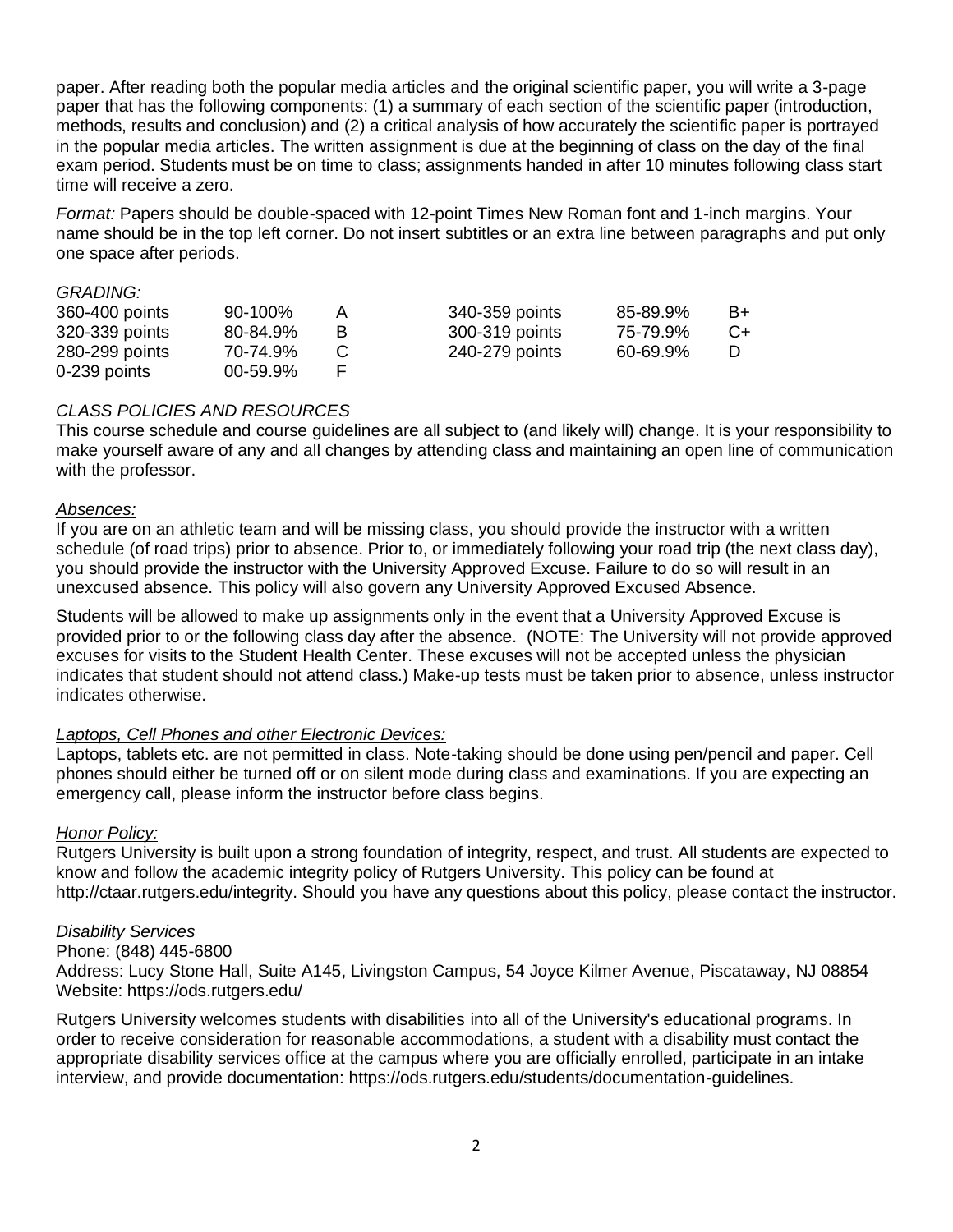If the documentation supports your request for reasonable accommodations, your campus's disability services office will provide you with a Letter of Accommodations. **Share this letter with your instructors and discuss the accommodations with them as early in your courses as possible**. To begin this process, please complete the Registration form on the ODS web site at: https://ods.rutgers.edu/students/registration-form.

## *Student-Wellness Services:*

*Just In Case Web App* http://codu.co/cee05e

Access helpful mental health information and resources for yourself or a friend in a mental health crisis on your smartphone or tablet and easily contact CAPS or RUPD.

*Counseling, ADAP & Psychiatric Services (CAPS)*

Phone: (848) 932-7884

Address: 17 Senior Street, New Brunswick, NJ 08901;

Website: www.rhscaps.rutgers.edu/

CAPS is a University mental health support service that includes counseling, alcohol and other drug assistance, and psychiatric services staffed by a team of professional within Rutgers Health services to support students' efforts to succeed at Rutgers University. CAPS offers a variety of services that include: individual therapy, group therapy and workshops, crisis intervention, referral to specialists in the community and consultation and collaboration with campus partners.

*Violence Prevention & Victim Assistance (VPVA)* Phone: (848) 932-1181 Address: 3 Bartlett Street, New Brunswick, NJ 08901 Website: www.vpva.rutgers.edu/ The Office for Violence Prevention and Victim Assistance provides confidential crisis intervention, counseling and advocacy for victims of sexual and relationship violence and stalking to students, staff and faculty.

*Scarlet Listeners* Phone: (732) 247-5555 Website: http://www.scarletlisteners.com/ Free and confidential peer counseling and referral hotline, providing a comforting and supportive safe space.

# *Important Dates*

# **Add/Drop Period: January 22-30, 2019**

- Tuesday 1/29/2019 is the last day to drop a course without a "W".
- Adding a class after January 30 requires permission from the course instructor for late registration.
- There are NO refunds for withdrawing from a class after January 29.
- Traditional students may use WebReg to withdraw from courses through March 25 as long as they retain 12 credits of scheduled classes. Traditional students MUST maintain a minimum load of 12 GRADED credits ("W" is NOT considered to be a grade); the maximum credit load is 20.5 credits.
- Non-traditional students may use WebReg to withdraw from courses through March 25 as long as they retain 1 active course.

# **Academic Calendar**

| Regular Classes Begin                   | Tuesday, January 22            |
|-----------------------------------------|--------------------------------|
| Saturday Classes Begin                  | Saturday, January 26           |
| Last Day to Drop a Course without a "W" | Tuesday, January 29            |
| Last Day to Drop a course by Withdrawal | Monday, March 25               |
| Last Day to Withdraw from school        | Monday, April 22               |
| Last Day of Classes                     | Monday, May 6                  |
| Reading Days                            | Tuesday and Wednesday, May 7-8 |
| <b>First Day of Final Exams</b>         | Thursday, May 9                |
| Last Day of Final Exams                 | Wednesday, May 15              |
|                                         |                                |